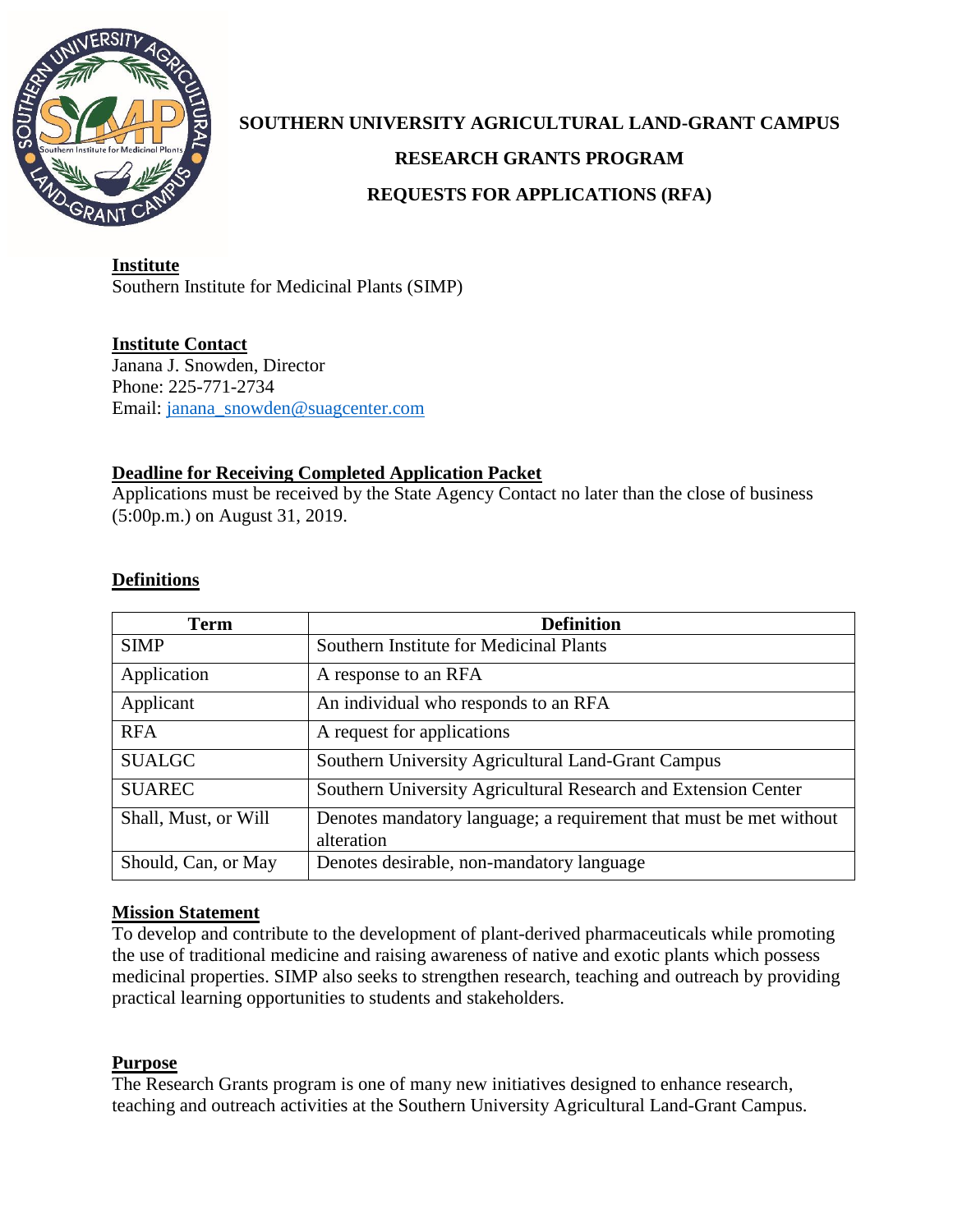## **Background Information**

The Southern Institute for Medicinal Plants (SIMP) was established to be recognized world-wide as a Center of Excellence which serves as an incubator for natural and medicinal products. This Center will be the informational support portal that contributes to improving human health, serving the citizens of Louisiana and the nation. The institute will be characterized by an ongoing process of capacity building with equal emphasis on natural product development and utilization to address the major health issues that faces society today.

This new program will support high-impact ideas that lend themselves to non-renewable funding and may lay the foundation for new areas of investigation. Applicants may propose to address a specific research question or to create a unique infrastructure/resource designed to accelerate scientific progress in the future. The initiative is designed to provide investigators with the opportunity to engage in new avenues of research with a high likelihood of significant impact on growth and investments in horticultural or medicinal plant research and development. The program will be initiated in fiscal year 2019-2020. Therefore, applications are invited in all areas of research incorporating outreach and teaching.

# **Priorities**

The intent of the SIMP's Research Program is to support research proposals that are based on strong science and use proper protocols, and assist in advancing the mission of the Southern University's Agricultural Research and Extension Center. Priority will be given to research projects that advance as many of the following elements as possible: • Are likely to lead and increase competitiveness for national funding by providing seed funding for gathering preliminary data • Support a new researcher (less than five years post-doctoral) • Support a new line of research at SUAREC • Incorporates interdisciplinary research

The following are the program's areas of focus:

- 1) Medicinal Plants
- 2) Plant Health, Production and Propagation,
- 3) Specialty Crops, and
- 4) Biotechnology

## **Types of Projects**

The Land-Grant's Office of Research will award faculty and staff grant projects which can be a continuation of ongoing or previously completed research project. However, the overall goal is to position ourselves to address new and emerging issues. All projects must be stakeholder driven and include an extension and teaching component.

# **Funding Cycle**

Project activities are expected to be completed *within* three years.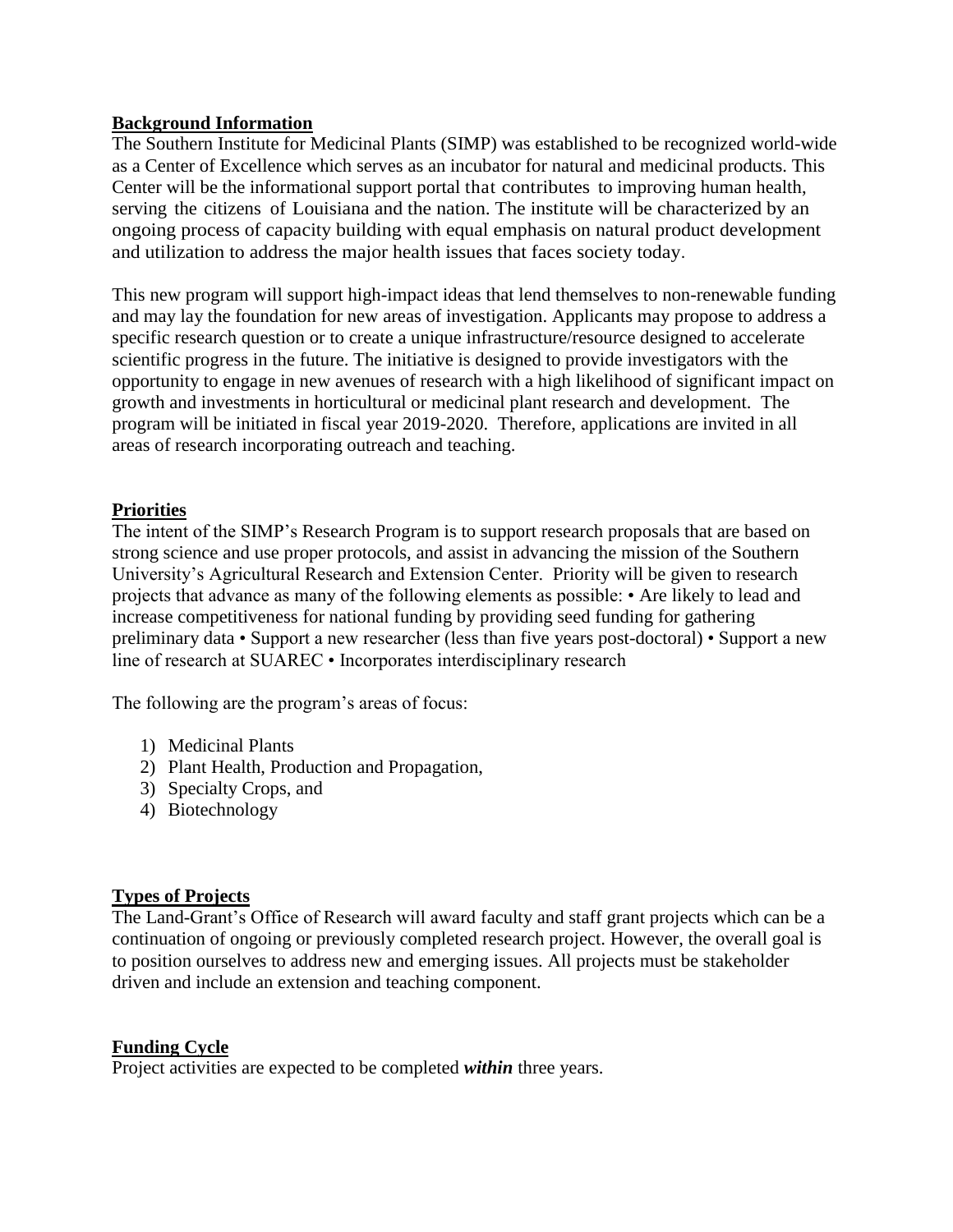# **Content of Applications Submitted for Funding**

**Cover Page** --- (Title of Project; Principal Investigator and Co-Investigators' Names and Contact Information – Use attached SUALGC Proposal Routing Form – Revised 2018).

## **Project Abstract**

**Project Narrative ---** (Limited to a maximum of five pages).

(Shall include):

- i. Justification/Problem Statement, Rationale and Significance
- ii. Project Objective(s)
- iii. Literature Review
- iv. Approach and Methods
- v. Expected Outcomes/ Impact
- vi. Project Evaluation Methods
- vii. Project Timetable with Measurable Milestones
- viii. Literature Cited

## **Itemized Budget**

| <b>Description of Expenses</b> | <b>Funds Requested</b> |
|--------------------------------|------------------------|
|                                |                        |
|                                |                        |
|                                |                        |
|                                |                        |
|                                |                        |
|                                |                        |
|                                |                        |
|                                |                        |
|                                |                        |
|                                |                        |
|                                |                        |
| <b>Total</b>                   |                        |
|                                |                        |

*Non-eligible expense items*: Faculty and staff salary (including summer pay); graduate students stipends or assistantships (unless it is part of a graduate student proposal

## **Budget Narrative and Justification**

*All expenses described in this Budget Narrative must be associated with expenses that will be covered by the Southern University Agricultural Land-Grant Campus Grants Program.*

## **Investigator(s) Summary Vita**